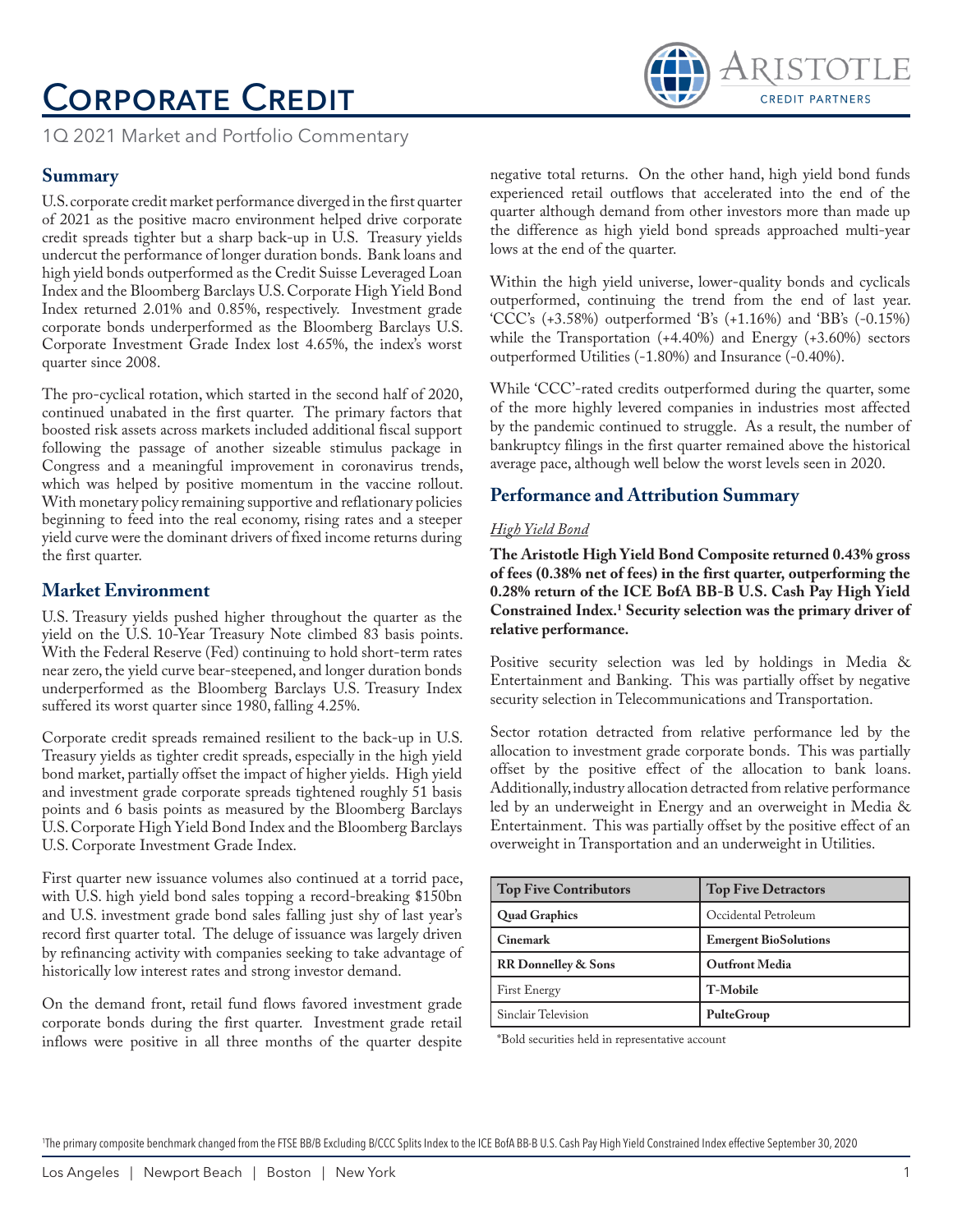#### *Investment Grade Corporate*

**The Aristotle Investment Grade Corporate Bond Composite returned -4.46% gross of fees (-4.52% net of fees) in the first quarter, outperforming the -4.65% return of the Bloomberg Barclays U.S. Corporate Investment Grade Index. Duration and yield curve positioning were the primary drivers of relative performance.**

The portfolio's short duration positioning and overweights in 'A' and 'BBB'-rated credits contributed to relative performance. Additionally, sector rotation contributed slightly to relative performance led by the allocation to cash.

Industry allocation detracted from relative performance led by an underweight in Energy and an overweight in Brokerage. This was partially offset by the positive effect of overweights in Pipelines & Distributors and Insurance. Additionally, security selection detracted from performance led by holdings in Telecommunications and Utilities. This was partially offset by positive security selection in Technology and Healthcare.

| <b>Top Five Contributors</b> | <b>Top Five Detractors</b>      |
|------------------------------|---------------------------------|
| Prudential                   | Fisery                          |
| MetLife                      | Southern California Edison      |
| <b>Morgan Stanley</b>        | AbbVie                          |
| Air Lease                    | <b>Discovery Communications</b> |
| <b>Marathon Petroleum</b>    | <b>Goldman Sachs</b>            |

\*Bold securities held in representative account

#### *Strategic Credit*

**The Aristotle Strategic Credit Composite returned 0.03% gross of fees (0.02% net of fees2 ) in the first quarter, slightly underperforming the 0.04% return of the blended benchmark of one-third Bloomberg Barclays U.S. High Yield Ba/B 2% Issuer Cap Index, one-third Bloomberg Barclays U.S. Intermediate Corporate Index and one-third Credit Suisse Leveraged Loan Index. Sector rotation was the primary detractor from relative performance.**

Sector rotation detracted from relative performance led by an underweight to bank loans. This was partially offset by an overweight to high yield bonds. Industry allocation had an overall neutral effect on performance as the negative effect of an underweight in Energy and an overweight in Building Materials & Home Construction Diversified Manufacturing & Construction Machinery was offset by the positive effect of overweights in Finance Companies and Utilities.

Positive security selection was led by holdings in Banking and Media & Entertainment. This was partially offset by negative security selection in Gaming and Telecommunications.

| <b>Top Five Contributors</b> | <b>Top Five Detractors</b>   |
|------------------------------|------------------------------|
| <b>Quad Graphics</b>         | <b>Emergent BioSolutions</b> |
| <b>RR</b> Donnelley & Sons   | <b>MGM Growth Properties</b> |
| <b>Brinker</b>               | PulteGroup                   |
| <b>PBF</b> Logistics         | <b>Lumen Technologies</b>    |
| <b>Tri Pointe Homes</b>      | Sprint                       |

\*Bold securities held in representative account

## **Outlook and Strategy**

**We maintain a positive outlook for corporate credit markets heading into the second quarter and expect the fundamental tailwinds of strong economic growth and monetary policy support to outweigh the effects of higher interest rates and nascent inflationary pressures.**

From a macroeconomic standpoint, unprecedented fiscal and monetary stimulus have been the major drivers of risk markets in 2021. We expect record supply to continue following the latest fiscal stimulus bill and with the possibility of an even larger infrastructure bill later this year. In our view, the volume of fiscal stimulus should lead to strong economic growth in the U.S. over the course of the next several quarters. However, the deluge of supply, which has already pushed yields significantly higher, could continue to drive yields even higher. That said, we think that the growth-driven nature of the sell-off in U.S. Treasuries should keep spreads relatively well contained.

We are paying close attention to the divergence in growth expectations between the U.S. and the rest of the world. With the U.S. recovering from the pandemic-induced slowdown more quickly than many other regions, especially Europe, we believe that offshore flows into U.S. assets could help to support corporate credit markets. For example, we believe the difference in yield between U.S. Treasuries and German Bunds (Bundesanleihe), along with a weaker dollar, should make U.S. fixed income relatively more attractive to foreign investors.

On the technical side, while supply significantly outstripped expectations in the first quarter, strong investor demand drove spreads tighter. We believe strong institutional demand is driving spread compression, especially in high yield bonds, as institutional investors reach for yield.

Additionally, while much of the issuance activity so far this year has been driven by refinancing, we acknowledge that many companies may take advantage of the current conditions to fund stock buybacks and/or acquisitions and leveraged buyouts. We think it is prudent to focus on companies that are using the current environment to shore up their balance sheets rather than buying back stock near all-time highs.

2 As of March 31, 2021, 96% of the Composite consisted of a non-fee paying account.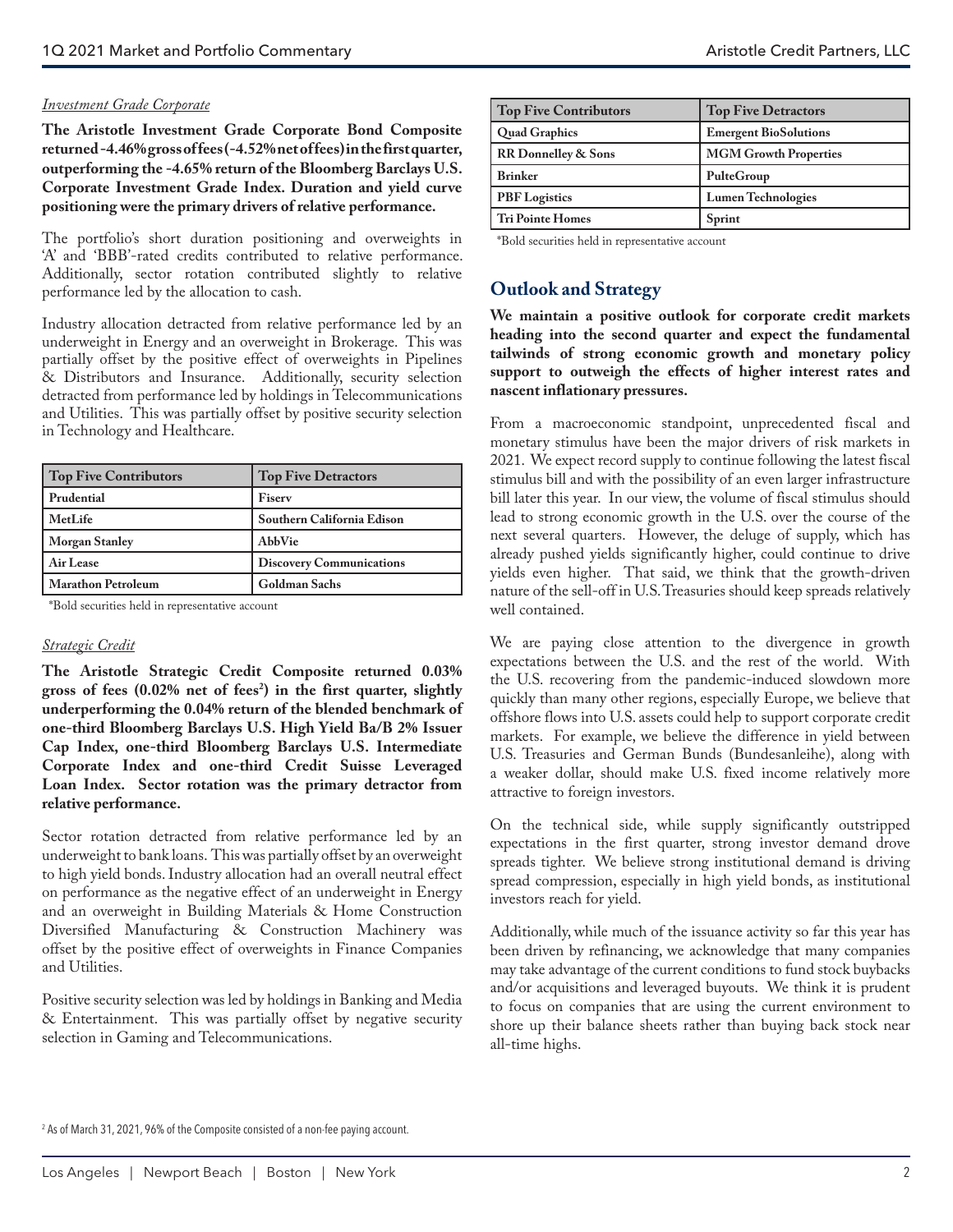We believe inflation remains the biggest worry for fixed income investors. We are already seeing some signs of inflation including a semiconductor chip supply shortage, rising labor and fuel prices, unionization efforts and reshoring of production. While the Federal Reserve continues to state that inflationary pressures will be transitory, we believe these pressures could continue to build. We remain cautious on duration after already actively reducing duration across portfolios in the past quarter. We are also avoiding companies that may be unable to absorb higher costs while looking for companies that will either benefit from higher costs or will have the ability to pass them on.

#### *High Yield Bond Positioning*

**With credit spreads tightening further across high yield quality tiers, we continue to be selective in our high yield portfolios. The primary shifts that we made over in the first quarter were a further rotation into more cyclical trades and a reduction in duration. We shifted our focus to industries that we believe are poised to benefit from further fiscal stimulus and a steeper yield curve. In terms of duration, we still believe shorter duration credits offer an attractive opportunity within the high yield universe**

Across our high yield portfolios, we significantly reduced the weight of investment grade corporate bonds that we opportunistically added over the course of the past year. We added exposure to more consumer cyclical credits in anticipation of accelerating economic growth. We maintained an overweight to Building Materials & Home Construction and believe the industry has the potential to benefit further from an infrastructure stimulus package. We also added overweights in Media & Entertainment, Retailers & Restaurants and Transportation as proxies for the reopening trade.

We maintain an underweight in Energy. We believe commodities and commodity-related companies benefited from the weakening of the U.S. dollar earlier in the year, but they may face headwinds if the trend in the U.S. dollar reverses. We also hold underweights in Cable & Satellite and Utilities due to the rate-sensitive nature of these industries.

#### *Investment Grade Corporate Positioning*

**In our investment grade corporate bond portfolios, we continued to reduce interest rate risk as we actively sold down longer duration bonds. Similar to the approach in our high yield portfolios, we continued to rotate into cyclicals as the macroeconomic backdrop further improves.** 

While we have reduced duration, we favor more of a barbell approach in our investment grade portfolios as we believe the belly of the curve could steepen further, which would negatively impact intermediate investment grade corporate credits. Additionally, we are rotating into more subordinated investment grade corporate credits to pick up extra yield.

We still favor Financials given the rate environment and hold overweights in Brokerage, Insurance and Real Estate Investment Trusts (REITs) & Real Estate. We have reduced our holdings in Cable & Satellite, Telecommunications and Healthcare as we believe spreads are quite tight in these sectors that benefitted from the shutdown in 2020. We also continue to hold underweights in Energy, Pharmaceuticals and Food, Beverage & Tobacco.

#### *Strategic Credit Positioning*

**In our Strategic Credit portfolios, we significantly increased our overweight to high yield bonds and marginally increased our allocation to bank loans although we remain underweight. As a result, we reduced our exposure to investment grade corporate bonds and significantly took down the duration of the portfolios.** 

With the Federal Reserve keeping short-term interest rates near zero for the foreseeable future, we do not believe bank loans, which are tied to short-term rates, will necessarily benefit from a continued steepening in the yield curve. We also do not see a compelling argument to add to lower quality issuers that dominate the bank loan market and prefer adding exposure to higher quality, shorter duration high yield bonds where we see what we consider to be a better risk-reward opportunity with comparable yield.

As of March 31, the strategy was composed of 25.4% investment grade corporate bonds, 65.6% high yield bonds and 8.8% bank loans. Roughly 0.2% was held in cash. We hold overweights in Pipelines & Distributors, REITs & Real Estate-Related and Retailers & Restaurants alongside underweights in Industrials, Technology and Food, Beverage & Tobacco.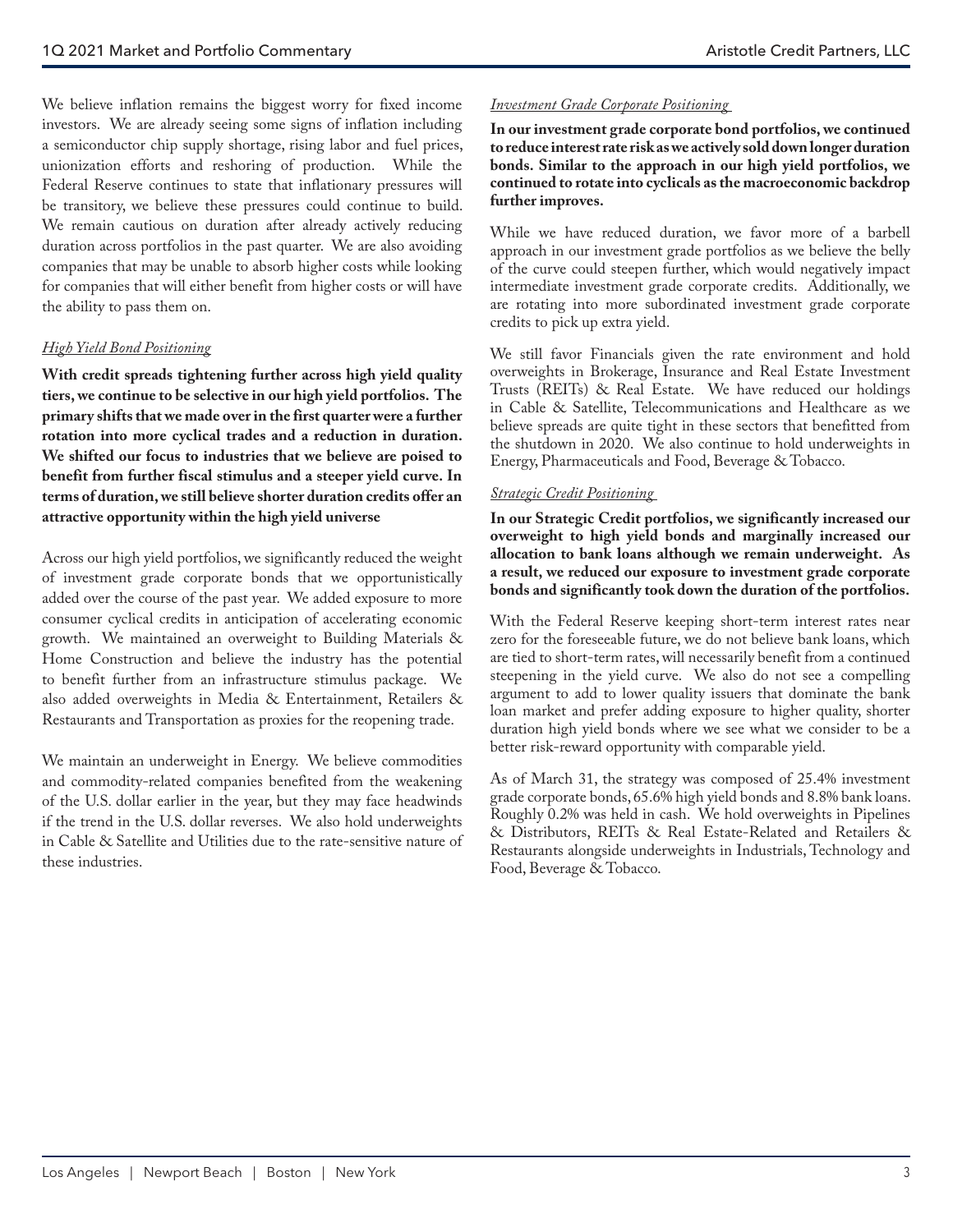#### Disclosures

The opinions expressed herein are those of Aristotle Credit Partners, LLC (Aristotle Credit) and are subject to change without notice. Past performance is not a quarantee or indicator of future results. This material is not financial advice or an offer to buy or sell any product. You should not assume that any of the securities transactions, sectors or holdings discussed in this report are or will be profitable, or that recommendations Aristotle Credit makes in the future will be profitable or equal the performance of the securities listed in this report. The portfolio characteristics shown relate to the Aristotle Credit High Yield Bond strategy, the Aristotle Credit Investment Grade Corporate Bond strategy and the Aristotle Credit Strategic Credit strategy. Not every client's account will have these characteristics. Aristotle Credit reserves the right to modify its current investment strategies and techniques based on changing market dynamics or client needs. There is no assurance that any securities discussed herein will remain in an account's portfolio at the time you receive this report or that securities sold have not been repurchased. The securities discussed may not represent an account's entire portfolio and, in the aggregate, may represent only a small percentage of an account's portfolio holdings. For a full list of all recommendations made by Aristotle Credit during the last 12 months, please contact us at (949) 681-2100. This is not a recommendation to buy or sell a particular security.

Returns are presented gross and net of investment advisory fees and include the reinvestment of all income. Gross returns will be reduced by fees and other expenses that may be incurred in the management of the account. For example, a 0.5% annual fee deducted quarterly (0.125%) from an account with a ten-year annualized growth rate of 5.0% will produce a net result of 4.4%. Actual performance results will vary from this example.

The Bloomberg Barclays U.S. Corporate Investment Grade Index measures the investment grade, fixed-rate, taxable corporate bond market. It includes securities publicly issued by U.S. and non-U.S. industrial, utility and financial issuers that are all U.S. dollar denominated. The Bloomberg Barclays U.S. Corporate Investment Grade Index is a component of the Bloomberg Barclays U.S. Credit Index. The Bloomberg Barclays U.S. Corporate High Yield Bond Index measures the USD-denominated, high yield, fixed-rate corporate bond market. Securities are classified as high yield if the middle rating of Moody's, Fitch and S&P is Ba1/BB+/BB+ or below. Bonds from issuers with an emerging markets country of risk, based on Barclays EM country definition, are excluded. The Bloomberg Barclays U.S. Treasury Index measures U.S. dollar-denominated, fixed-rate, nominal debt issued by the U.S. Treasury. Treasury bills are excluded by the maturity constraint, but are part of a separate Short Treasury Index. STRIPS are excluded from the index because their inclusion would result in double-counting. The ICE Bank of America (ICE BofA) BB-B U.S. Cash Pay High Yield Constrained Index measures the performance of the U.S. dollar-denominated BB-rated and B-rated corporate debt issued in the U.S. domestic market, a fixed coupon schedule and a minimum amount outstanding of \$100 million, issued publicly. Allocations to an individual issuer in the Index will not exceed 2%. The Credit Suisse Leveraged Loan Index is a market-weighted index designed to track the performance of the investable universe of the U.S. dollar-denominated leveraged loan market. The Bloomberg Barclays U.S. High Yield Ba/B 2% Issuer Cap Index is an issuer-constrained version of the U.S. Corporate High Yield Index that measures the market of U.S. dollar-denominated, non-investment grade, fixed-rate, taxable corporate bonds rated Ba/B. The Index limits the maximum exposure to any one issuer to 2%. The Bloomberg Barclays U.S. Intermediate Corporate Index is designed to measure the performance of U.S. corporate bonds that have a maturity of greater than or equal to one year and less than 10 years. The Index includes investment grade, fixed-rate, taxable, U.S. dollar-denominated debt with \$250 million or more par amount outstanding, issued by U.S. and non-U.S. industrial, utility and financial institutions. The volatility (beta) of the Composites may be greater or less than the indices. It is not possible to invest directly in these indices. Composite and index returns reflect the reinvestment of income.

Aristotle Credit Partners, LLC is an independent registered investment adviser under the Advisers Act of 1940, as amended. Registration does not imply a certain level of skill or training. More information about Aristotle Credit, including our investment strategies, fees and objectives, can be found in our Form ADV Part 2, which is available upon request. ACP-2104-39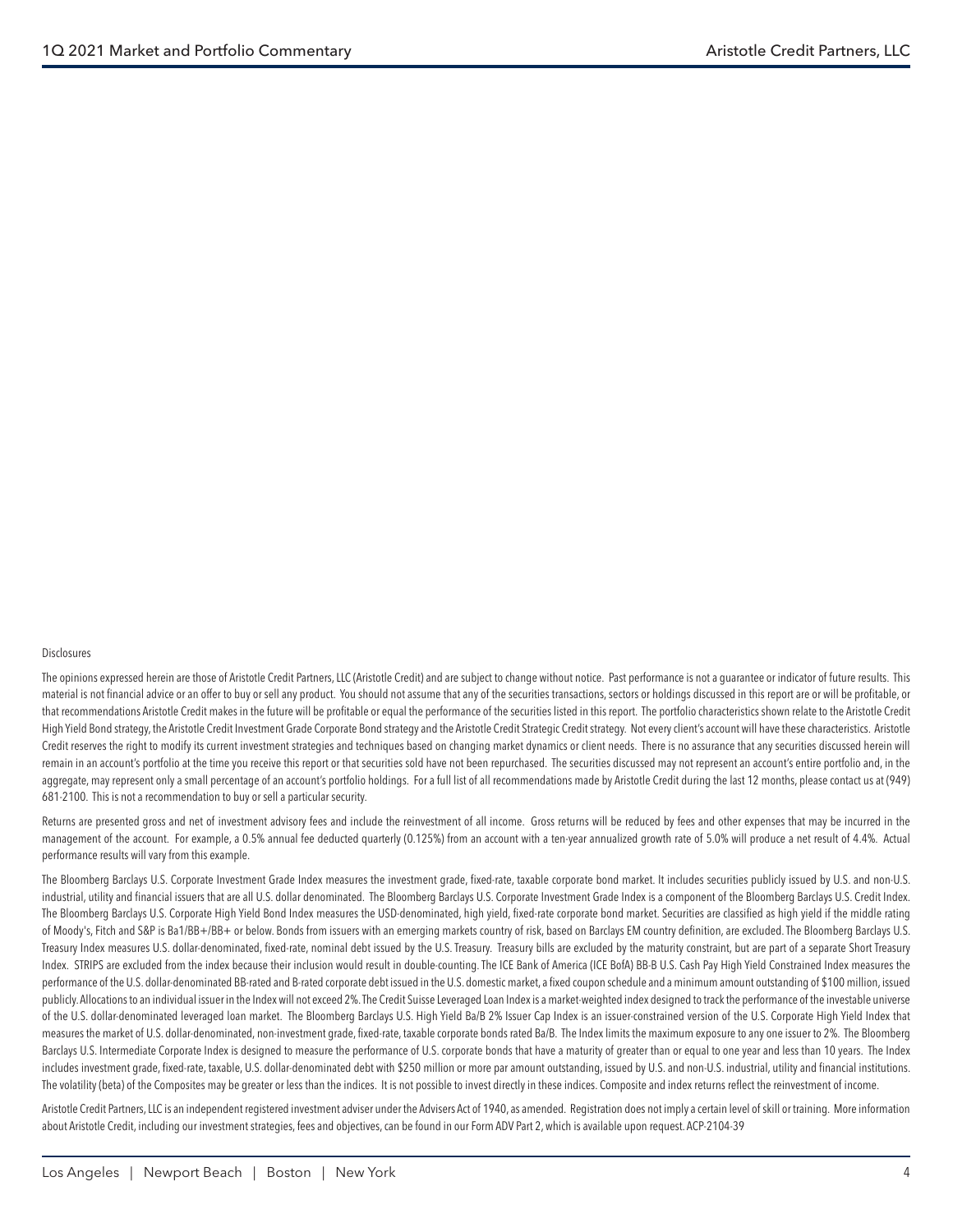## **Aristotle High Yield Bond Composite Performance**

*All Periods Ended March 31, 2021*



| Year                  | High Yield Bond<br>Composite<br>(Gross, %) | High Yield Bond<br>Composite<br>(Net, %) | ICE BofA BB-B U.S.<br>Cash Pay High Yield<br>Constrained Index (%) |
|-----------------------|--------------------------------------------|------------------------------------------|--------------------------------------------------------------------|
| 2021 YTD <sup>1</sup> | 0.43                                       | 0.38                                     | 0.28                                                               |
| 20201                 | 6.01                                       | 5.81                                     | 6.32                                                               |
| 2019                  | 13.60                                      | 13.40                                    | 15.09                                                              |
| 2018                  | $-0.94$                                    | $-1.12$                                  | $-2.04$                                                            |
| 2017                  | 6.42                                       | 6.24                                     | 6.98                                                               |
| 2016                  | 12.05                                      | 11.86                                    | 14.76                                                              |
| 2015                  | $-2.21$                                    | $-2.37$                                  | $-2.82$                                                            |
| $2014^2$              | $-1.21$                                    | $-1.30$                                  | 0.49                                                               |
|                       |                                            | Supplemental Performance                 |                                                                    |
| 2013                  | 7.87                                       | 7.29                                     | 6.29                                                               |
| 2012                  | 14.32                                      | 13.70                                    | 14.58                                                              |
| 2011                  | 4.55                                       | 3.97                                     | 5.43                                                               |
| 2010                  | 14.77                                      | 14.15                                    | 14.25                                                              |
| 20093                 | 27.88                                      | 27.31                                    | 39.81                                                              |

Sources: SS&C Advent; FTSE

The primary composite benchmark changed from the FTSE BB/B Excluding B/CCC Splits Index to the ICE BofA BB-B U.S. Cash Pay High Yield Constrained Index effective September 30, 2020. 1 Composite returns are preliminary pending final account reconciliation.

<sup>2</sup>2014 is a partial-year period of nine months, representing data from April 1, 2014 to December 31, 2014.

<sup>3</sup>2009 is a partial-year period of ten months, representing data from March 1, 2009 to December 31, 2009.

The Aristotle High Yield Bond strategy has an inception date of April 1, 2014; however, the strategy initially began at Douglas Lopez's predecessor firm. A supplemental performance track record from March 1, 2009 to December 31, 2013 (Mr. Lopez's departure from the firm) is provided. The returns are based on a separate account from the strategy while it was being managed at Doug Lopez's predecessor firm and performance results are based on custodian data. During this time, Mr. Lopez had primary responsibility for managing the account.

Past performance is not indicative of future results. Returns presented are gross and net of investment advisory fees and include the reinvestment of all income. Please refer to disclosures within this document.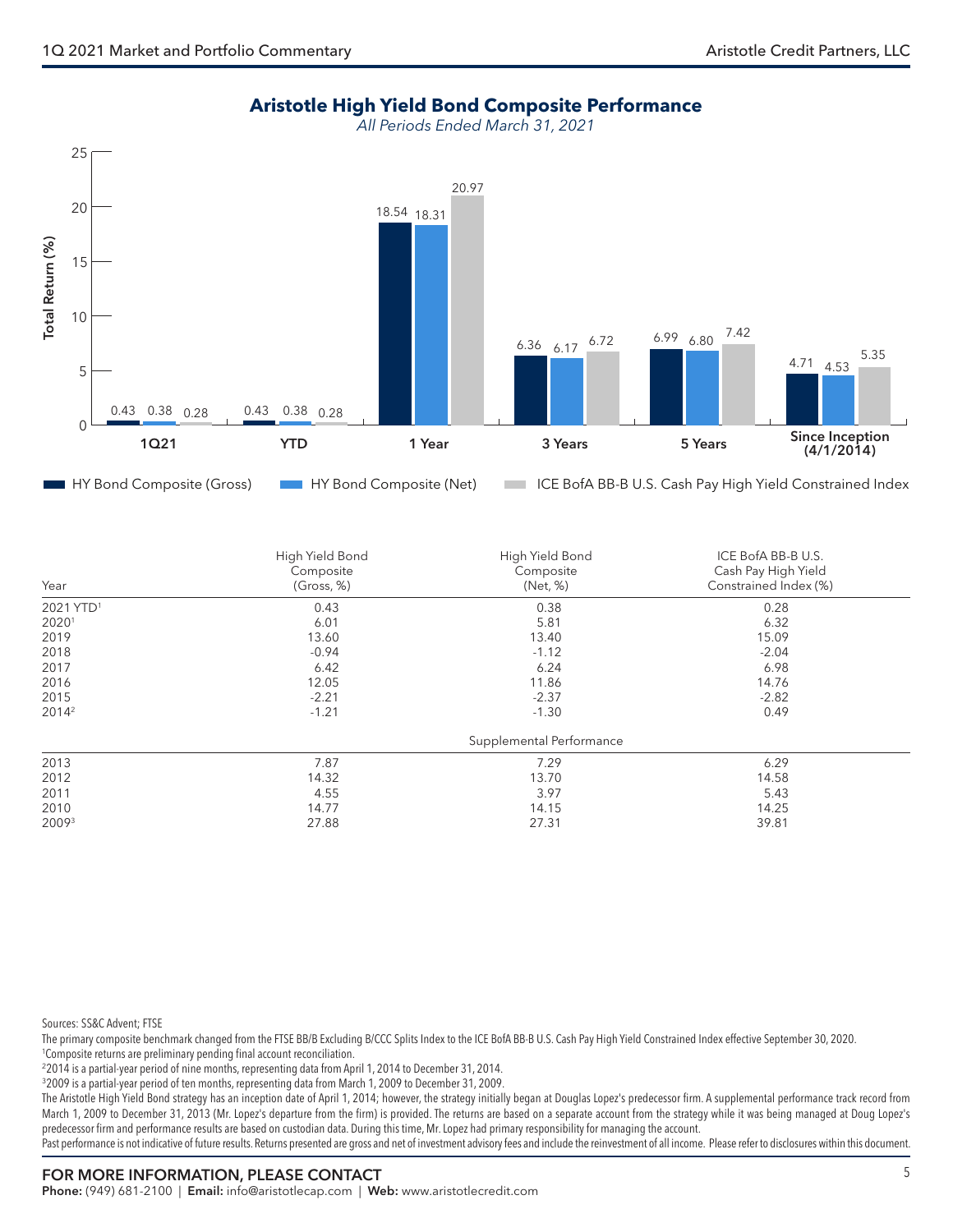**Aristotle Investment Grade Corporate Bond Composite Performance**

*All Periods Ended March 31, 2021*



| Year                  | Investment Grade Corporate<br><b>Bond Composite</b><br>(Gross, %) | Investment Grade Corporate<br><b>Bond Composite</b><br>(Net, %) | Bloomberg Barclays U.S.<br>Corporate Investment<br>Grade Index (%) |
|-----------------------|-------------------------------------------------------------------|-----------------------------------------------------------------|--------------------------------------------------------------------|
| 2021 YTD <sup>1</sup> | $-4.46$                                                           | $-4.52$                                                         | $-4.65$                                                            |
| 20201                 | 8.64                                                              | 8.41                                                            | 9.89                                                               |
| 2019                  | 16.34                                                             | 15.94                                                           | 14.54                                                              |
| 2018                  | $-2.41$                                                           | $-2.76$                                                         | $-2.51$                                                            |
| 2017                  | 6.93                                                              | 6.56                                                            | 6.42                                                               |
| 2016                  | 8.69                                                              | 8.46                                                            | 6.11                                                               |
| 2015                  | 0.58                                                              | 0.08                                                            | $-0.68$                                                            |
| 2014 <sup>2</sup>     | 3.87                                                              | 3.84                                                            | 3.16                                                               |
|                       |                                                                   | Supplemental Performance                                        |                                                                    |
| 2013                  | 0.63                                                              | 0.28                                                            | $-1.53$                                                            |
| 2012                  | 15.38                                                             | 14.98                                                           | 9.82                                                               |
| 2011                  | 8.48                                                              | 8.10                                                            | 8.15                                                               |
| 2010                  | 11.42                                                             | 11.04                                                           | 9.00                                                               |
| 20093                 | 2.93                                                              | 2.81                                                            | 3.15                                                               |

Source: SS&C Advent, Bloomberg Barclays

1 Composite returns are preliminary pending final account reconciliation.

2 2014 is a partial-year period of eight months, representing data from May 1, 2014 to December 31, 2014.

3 2009 is a partial-year period of four months, representing data from September 1, 2009 to December 31, 2009.

Past performance is not indicative of future results. Returns presented are gross and net of investment advisory fees and include the reinvestment of all income. The primary benchmark was retroactively changed from Bloomberg Barclays U.S. Credit Index to Bloomberg Barclays U.S. Corporate Investment Grade Index effective March 31, 2017. The Aristotle Investment Grade Corporate Bond strategy has an inception date of May 1, 2014; however, the strategy initially began at Terence Reidt's predecessor firm. A supplemental performance track record from September 1, 2009 to December 31, 2013 (Mr. Reidt's departure from the firm) is provided. The returns are based on a separate account from the strategy while it was being managed at Terence Reidt's predecessor firm and performance results are based on custodian data. During this time, Mr. Reidt had primary responsibility for managing the account. Please refer to disclosures within this document.